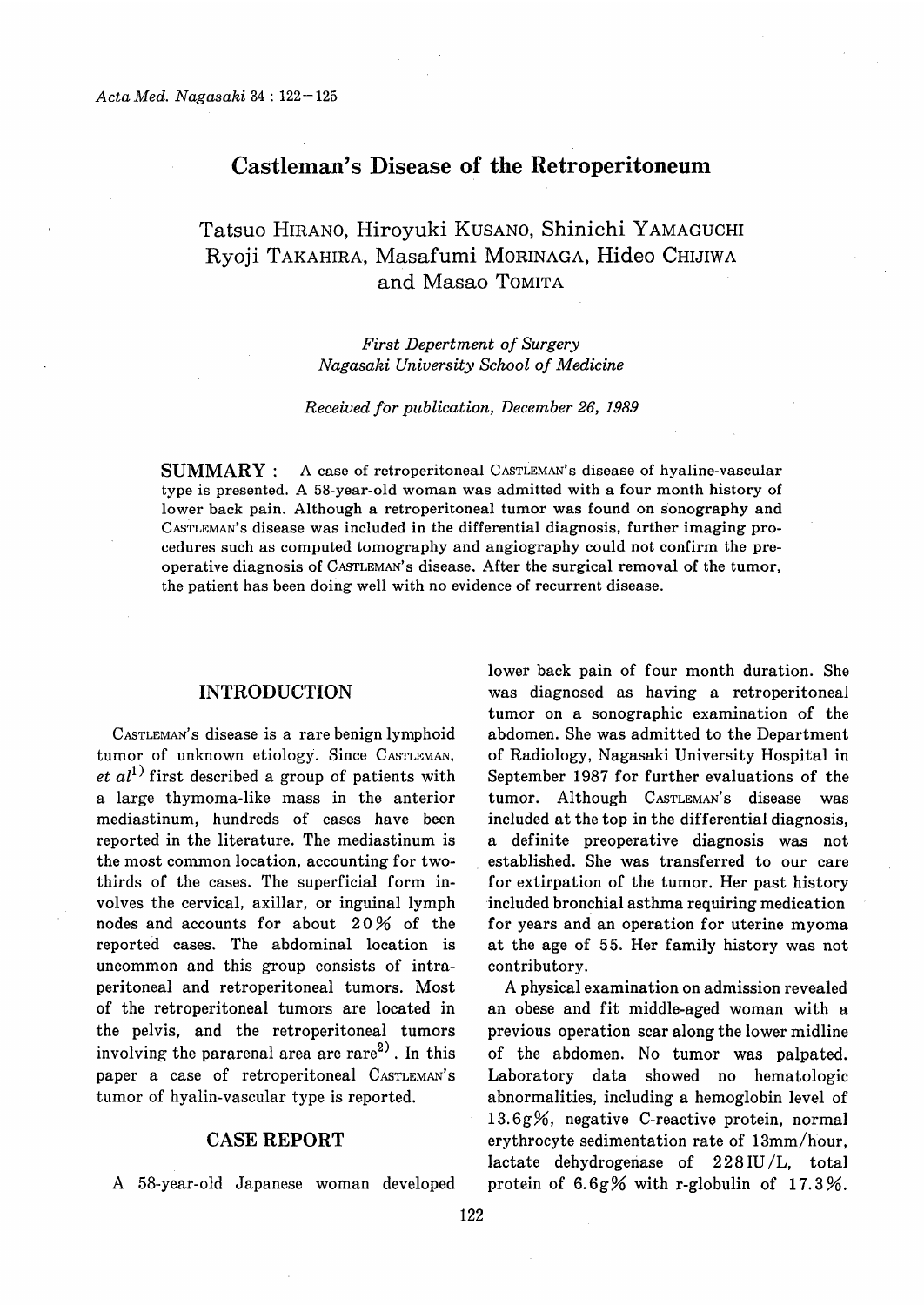Alpha-fetoprotein, carcinoembryonic antigen, and carbohydrate antigen 19-9 were all within normal limits. Serum levels of adrenaline, noradrenaline, dopamine were normal. There were no immunologic abnormalities. The OK- $T_4$  was 28.6% (normal : 30-45%) and OK-T<sub>8</sub> 29.0% (normal : 25-35%). .

Abdominal sonography showed a hypoechoic sonolucent mass in the left paraortic region, measuring 3 cm by the greatest dimension (Fig. 1). Computed tomography (CT) revealed a well-demarcated homogenous mass of soft tissue density (Fig. 2), which was promptly and remarkably enhanced by contrast media. The abdominal aortic angiograms demonstrated the hypervascular tumor located between the left kidney and aorta. The left renal arterio-



Fig. 1. Abdominal sonography showing a hypo echoic sonolucent mass in the left paraaortic region, measuring 3 cm by the greatest dimension (arrows)



Fig. 2. Computed tomography (CT) revealing a well-demarcated homogenous mass of soft tissue density (arrow)

grams provided no further information. The second lumber arteriograms showed a hypervascular mass (Fig. 3) with no findings of malignancy. Methyl iodo-benzyl guanidine (MIBG ) scintigrams revealed no uptake by the tumor on the corresponding area.



Fig. 3. Second lumber arteriography showing a hypervascular mass with no malignant findings

The operation was performed on October 6, 1987. At laparotomy an elastic soft tumor surrounded by fat tissue was palpable between the aorta and left kidney. The left renal vessels were streched upwards over the superior surface of the tumor. The tumor appeared to be mainly perfused by branches of the lumber artery and drained via two branches into the left renal vein. The tumor was well-delineated and there were no findings of tumor invasion to the adjacent organs and structure. The tumor was extirpated together with the surrounding fat and two lymph nodes of the adjacent paraortic area. A frozen section during operation established the diagnosis of CASTLEMAN's disease with no evidence for malignancy.

The resected tumor weighed 37 grams. Its cut surface showed a well-defined capsule and a homogeneous, greyish-white, fleshy texture with some scatterred small bleeding spots. Pathologic features on a permanent section confirmed a hyaline-vascular type of benign giant lymph node hyperplasia or CASTLEMAN'S disease. The lymph nodes obtained from the paraaortic area showed normal findings.

Her postoperative convalescence was uneventful. At follow-up 1.5 years later the patient is well with no symptoms or signs of recurrent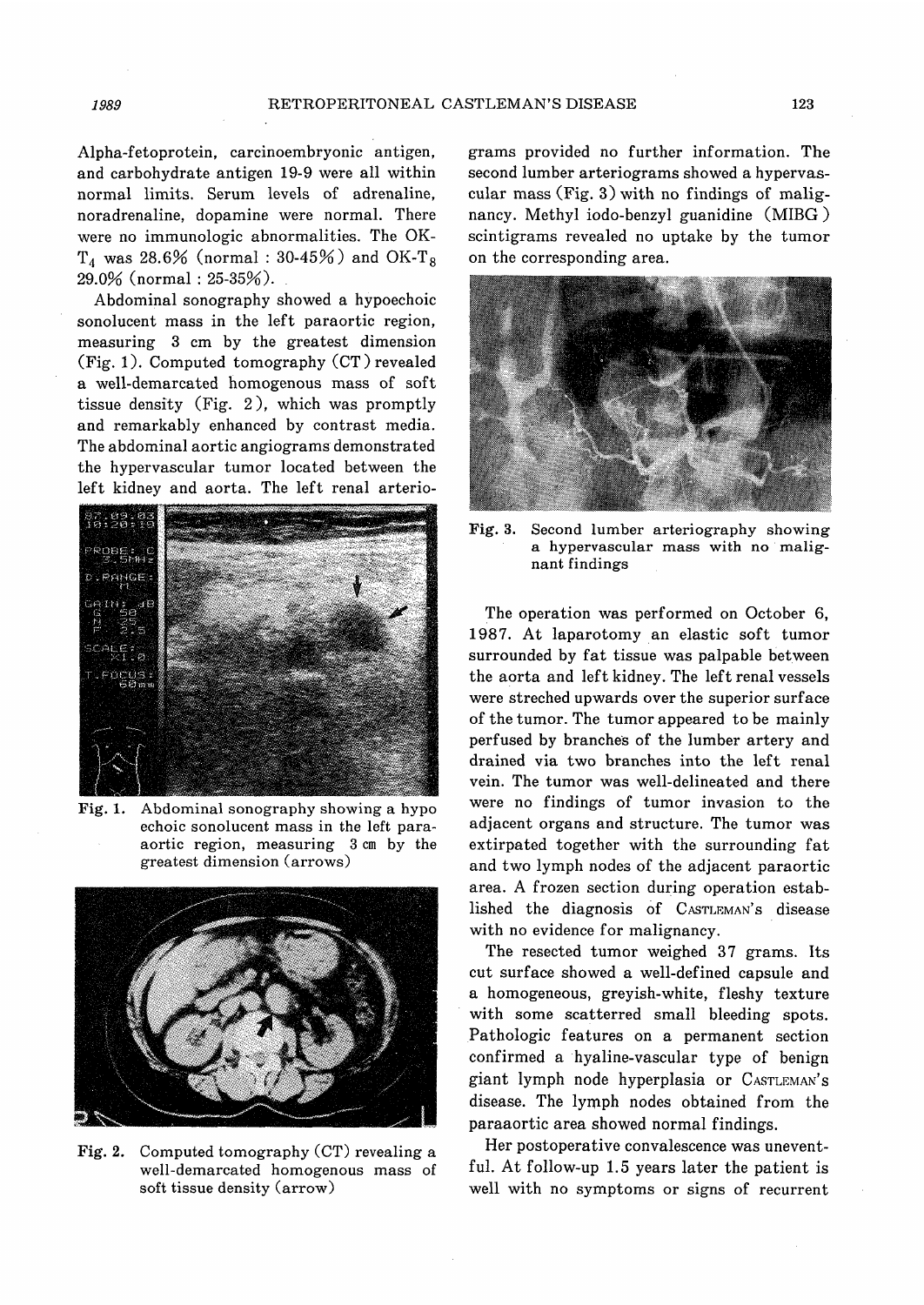

Fig. 4. The cut surface of the resected tumor showing a well-defined capsule and a homogeneous, greyish-white and fleshy texture with some scatterred small bleeding spots

disease on abdominal computed tomograohy (CT) and sonography as well as clinically.



Fig. 5. Pathological findings of the tumor showing a hyaline-vascular type of benign giant lymph node hyperplasia or Castleman's disease. A : hematoxylin-eosin stain  $\times$ 10, B : hematoxylin eosin stain  $\times$  50

## DISCUSSION

The etiology of CASTLEMAN'S disease still remains controversial. Some authors consider it an inflammatory process in origin and others suggest a hamartomatous origin<sup>3</sup>. Some reports show markedly increased anti-Ebstein Barr  $(EB)$  virus antibody<sup>4, 5)</sup> suggesting that EB virus be related to the etiology of CASTLEMAN's disease.

The lesions are discovered most often either on routine roentgenograms of the chest or because of pressure symptoms. The lesions. sometimes manifest as palpable mass if outside the thorax. On sonography and CT scan the tumor manifests multinodular pattern. Angiograms show enlarged feeding vessels, dense homogeneous tumor stain, irregular hypervascu= larity, corresponding well to the prominent vasculature seen on histologic features<sup>6, 7)</sup>.

KELLER and associates<sup>8)</sup> undertook a clinicopathological analysis of 81 cases of CASTLEMAN's disease and identified two histopathologic subtypes : the hyaline-vascular type and plasma cell type. These subtypes of the disease reflect quite different clinical manifestations. The hyaline-vascular lesions are most numerous accounting for 91% of cases, and are characterized by small hyalinized vascular follicles and interfollicular capillary proliferation. The plasma cell type, representing the remainder, are characterized by large follicles with intervening sheets of plasma cells<sup>8)</sup>. FLENDRIG<sup>9)</sup> observed an intermediate group with the characterized by large follicles with intervening sheets of plasma cells<sup>8)</sup>. FLENDRIG<sup>9)</sup> observed an intermediate group with the characteristics of the two types, which he called the transitional form. Approximately 70% of cases of hyaline type are present as a solitary mass, whereas multiple are predominant in plasma cell type (about  $60\%$ )<sup>10)</sup>. The plasma cell type is often associated with systemic manifestations. A number of unusual clinical entities have been associated with the plasma cell type of classical CASTLEMAN'S disease, including fever, anemia, hyperglobulinemia, amyloidosis, nephrotic syndrome, and thrombocytopenia. All of those have at least partially responded to surgical removal of the affected lymphoid mass. Extirpation of the tumor is, therefore, the treatment of choice. Local recurrence after operation does not occur. When symptoms persist, a diagnosis of partial removal of the lesion or of a multicentric type of the disease is indicated. If complete removal is not possible, even partial excision may be useful since regrowth of the tumor is not expected. Only a very small number of cases, however, evolve into malignant lymphoma<sup>11</sup>. Radiotherapy has produced little or no shrinkage of  $\text{Castileman's}$  $\text{tumors}^{8}$ .